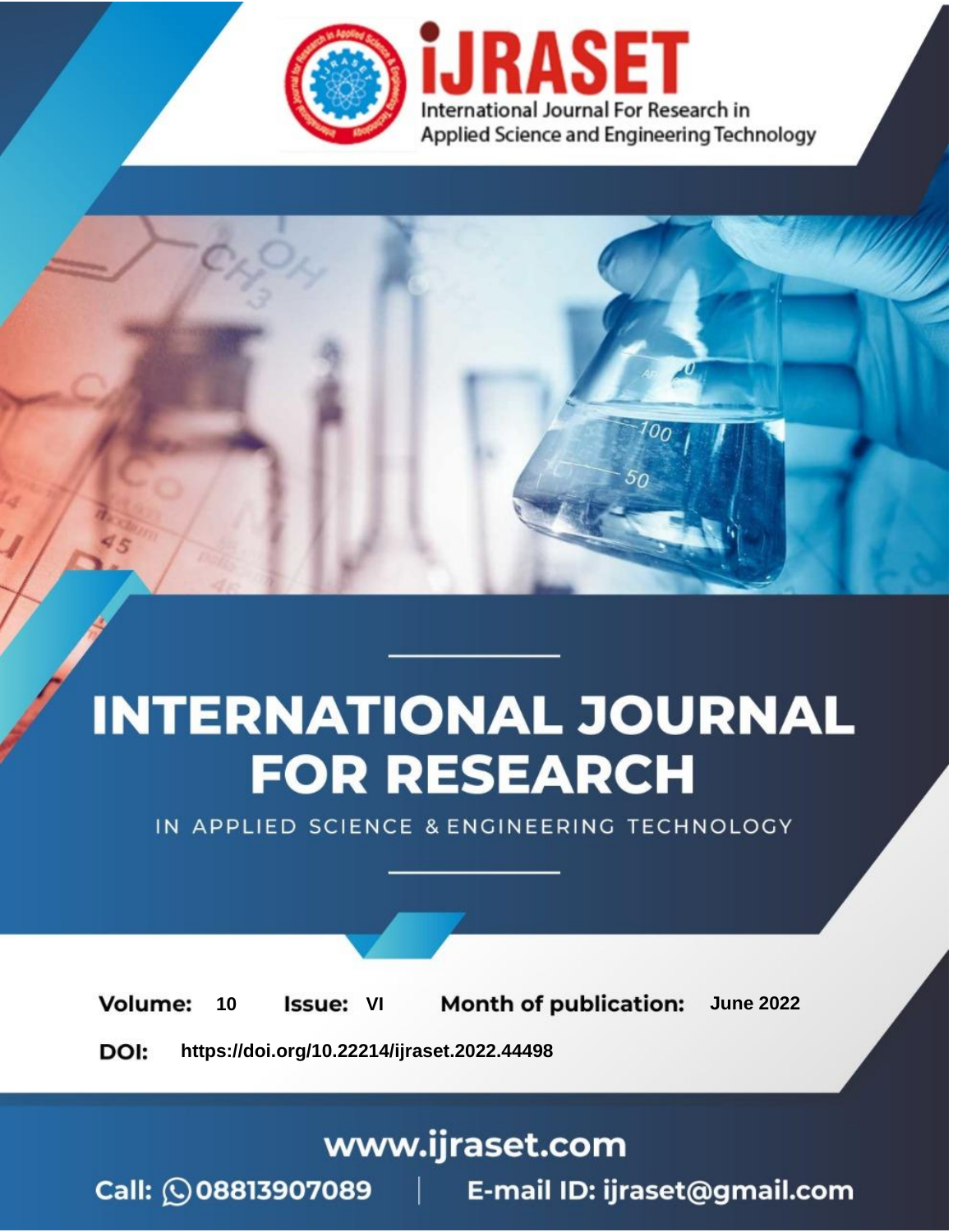International Journal for Research in Applied Science & Engineering Technology (IJRASET**)**  *ISSN: 2321-9653; IC Value: 45.98; SJ Impact Factor: 7.538 Volume 10 Issue VI June 2022- Available at www.ijraset.com*

### **An IoT Based Air and Sound Pollution Monitoring System**

Mahadeva B<sup>1</sup>, Kiran Kumar M R<sup>2</sup>, Hemanth C<sup>3</sup>, Abhishek N E<sup>4</sup>, Kavyashree B<sup>5</sup>

*1, 2, 3, 4Department of Electronics and Communication Engineering, Vidyavardhaka College of Engineering, Mysuru, India <sup>5</sup>Assistant Professor of E&C Dept, Vidyavardhaka College of Engineering, Mysuru, India*

*Abstract: In infrastructure and industrial plants the rapid growth creating environmental issues like pollution (Air, Water, Noise), climate change, malfunctioning and has greatly consequence for the requirement of an, operationally adaptable, efficient, cheap and smart monitoring systems. In this context where combination of many challenges of computer science, wireless communication and electronics, the smart sensor networks are an emerging field of research. In this paper a solution to monitor the air and noise pollution levels in industrial environment or by using wireless embedded computing system a particular area of interest is proposed. The technology like Internet of Things (IOT) is included in the form of solution which is outcome of merged field of computer science and electronics. For monitoring the fluctuation of parameters like noise and air pollution and also humidity and temperature levels from their normal levels in this case the sensing devices are connected to the embedded computing system.*

*Keywords: MQ7 sensor, LM393 sound sensor, DHT11 sensor, MQ135 gas Sensor.*

#### **I. INTRODUCTION**

Nowadays, in Metropolitan cities air and noise pollution have become a serious issue, due to high decibels and toxic gases present in the environment which directly affect human health and thus needs special attention. Therefore, it has now become necessary to control pollution (air and noise), Temperature, and humidity to ensure healthy livelihood and a better future. In this paper, an effective implementation for the Internet of Things is used for monitoring atmospheric conditions of the environment like air pollution and sound pollution [3]. And also we Monitor the Soil moisture monitoring system that helps the government authorities to know the information about dry soil areas in the agricultural lands within a village, town, or maybe a state in order that the required precautionary steps will be taken to create such lands fertile. Currently, Air contains harmful gases, such as CO, Smoke, LPG, which cause harm to the environment and human health such as asthma [6][7], detecting these gases using MQ135, MQ7 sensor. Soil contains different moisture levels which may harm crops we need to determine the moisture level that is suitable for agriculture detecting with Soil moisture sensor Various kinds of environmental pollution cause major problems to mankind. Temperature and humidity sensor control the evaporation releases from the industry. Sound sensor detects the high levels of sound plays an important role in Traffic. Air contains harmful gases which harm human health. The above problems motivated us to implement this project [5].

#### **II. METHODOLOGY**

Proposing the combination of air & sound pollution, temperature, humidity, soil monitoring and notification systems using IOT. Detection of harmful gases such as CO, CO2 etc. using MQ7 gas sensor. Detection of sound level using LM393 sound sensor. Implementation of temperature and humidity by using DHT11 sensor and detection of soil moisture level by using high sensitivity moisture sensor. Usage of Arduino to get the required parameter values as a message to the mobile phone & when it crosses the threshold there will be notification to the concerned user.

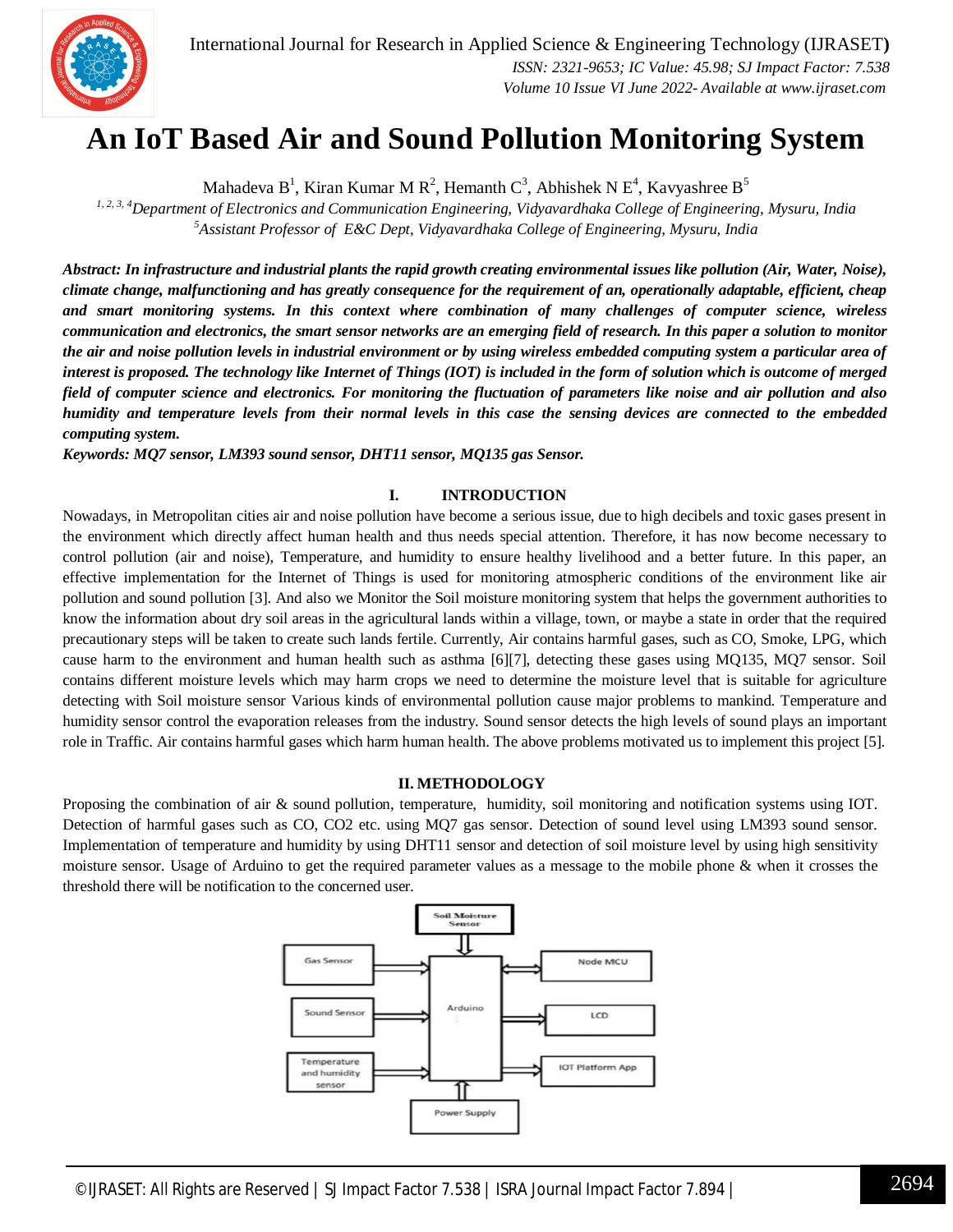

 *ISSN: 2321-9653; IC Value: 45.98; SJ Impact Factor: 7.538 Volume 10 Issue VI June 2022- Available at www.ijraset.com*

**III. FLOW DESIGN**



#### **IV. LITERATURE REVIEW**

Cynthia Jaypal's[1] proposed a real time monitoring of air pollution at various locations and zones in Coimbatore city. The IoT system designed measures pollution in real time at any desirable location and hence is cost effective when compared to the existing system of stationary monitoring. It also avoids the problem of inconsistent pollution value. The user interface helps the people to know the pollution level at a certain area and the health hazard associated with it. People with specific allergies can refrain from visiting the place and hence be free from air prone health hazards. The system is scalable and supports any number of IoT devices that may be deployed since it's based on cloud platform. The interface supports all operating systems too. It is found that traffic pollution in Coimbatore city is relatively low. Due to the large number of foundries, brick kilns and textile mills the industrial pollution is found to be more. There is also considerable level of pollution in residential zones where textile mills were present. This system may be enhanced to measure more air pollutants. The data acquired may be used to predict pollution in similar zones depending on the location and vicinity of the type of industry in that location. This is expected to reduce the cost of pollution monitoring as well as it helps the people to choose their residential area depending on the associated health hazard.

Anand Jayakumar Arumugham [2] designed to help a person to detect, monitor, and test air pollution in a given area. The kit has been integrated with a mobile application that helps the user in predicting the pollution level of their entire route. This proposed air pollution monitoring kit along with the integrated mobile application can be helpful to people to identify their exposure level to air pollutants. The app had following features, indices of air quality using real-time computation, air quality daily reports based on users travel distance, specific reports for air quality measures based on locations. Air Pollution is the major affecting factor to our environment. Not only affecting the environment and also affects the human health. The mobile application is developed to monitoring system it tracking the how much the human has exposed in a day. The gas sensors was used for identifying the Leakage Gas, Carbon Monoxide, Smoke, and Propene. The sensor senses the gases and convert from analog to digital and displays in the application. The exposed level is calculated in PPM (Parts per Million).

Lalbihari Barik[3] developed an IoT based temperature and humidity detecting device provides an efficient and definitive system for monitoring agricultural parameters. The system also provides a corrective movement or decision-making system. IoT based monitoring of area is a handiest, but it also allows the consumers to research the correct modifications within the surroundings and for taking possible action. It is inexpensive and consumes much less electricity. The Gross Domestic Product (GDP) per capitals in agriculture can be multiplied and helps to add our need parameters. This set up can also control the DC fan, motor, and water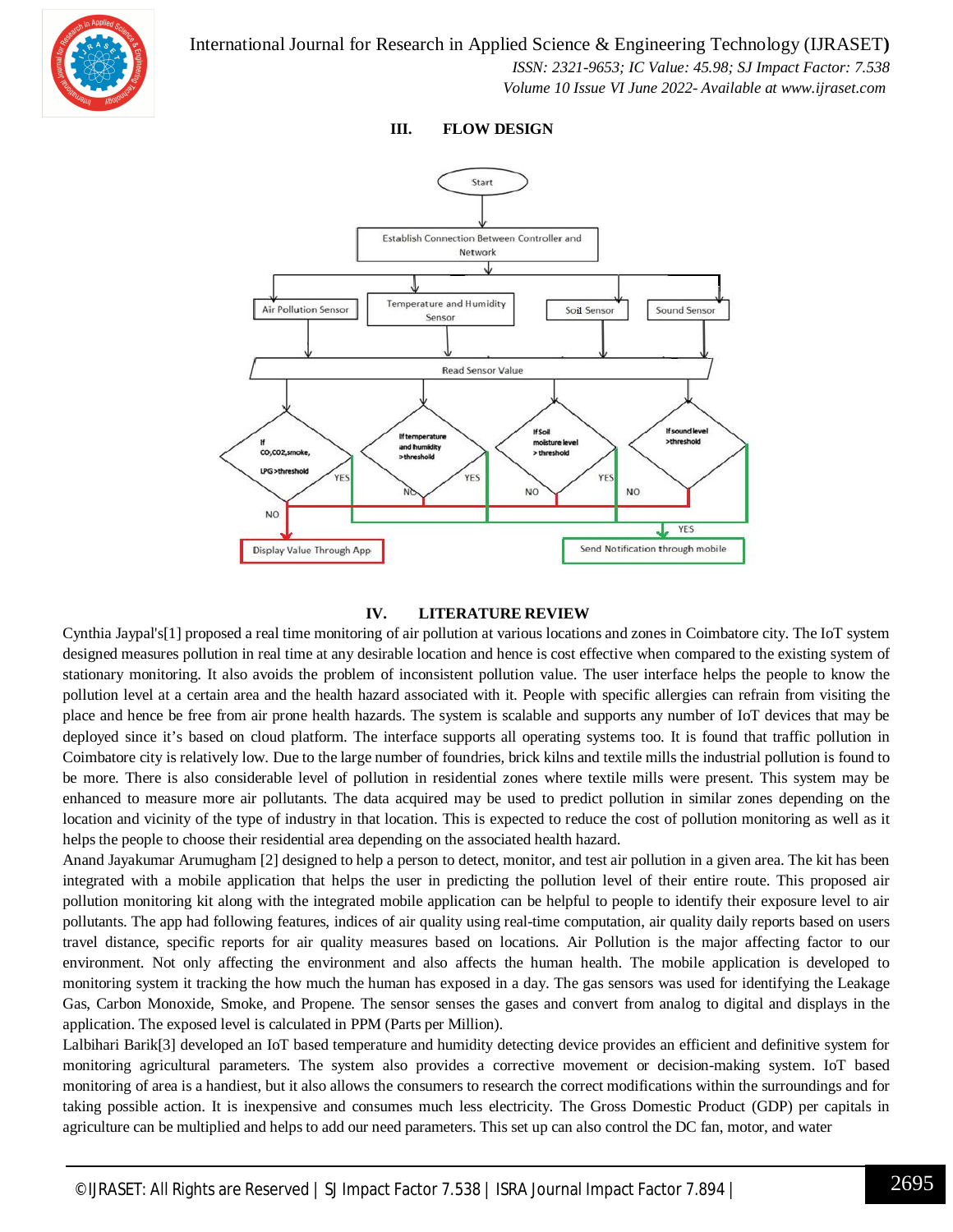

International Journal for Research in Applied Science & Engineering Technology (IJRASET**)**  *ISSN: 2321-9653; IC Value: 45.98; SJ Impact Factor: 7.538 Volume 10 Issue VI June 2022- Available at www.ijraset.com*

levels for supporting farmers. Then the measured values of humidity and temperature values from the Arduino MCU are uploaded to the cloud. Then the collected data are transferred to the farmers live through the GSM to their cell phones. Based on the water level measuring system, the collected data are sending to the farmers cell phone continuously. They can switch on or off their motor based on the collected data from the water level measuring system. It is beneficial for the farmers to control the motors as well as can watch their plants from their house. Moreover, also it will help the plants from the overwatering. This system is beneficial for water scarcity problems. IoT based system can be extended for controlling extraordinary electronic and electric devices from remote locations. Moreover, the system also can be extended for finding the moisture of soil and the farm monitoring for animals growth.

Rajat Sankhe[4] proposed a design of the air and sound quality monitoring Network basically involves determining the number of stations and their locations, with a view of the objectives, costs and available resources. To assist an industrialist, an expert system should be developed to fix the exact number and distribution of monitoring locations of a sensor. The expert to energy efficient continuous air and sound pollution monitoring sensor network.

PV Hari Prasad[5] proposed a system to observe various parameters of environment Using Arduino microcontroller, WSN and GSM Technology is proposed to enhance quality of air. With the utilization of technologies like WSN and GSM enhances the method of monitoring various aspects of environment like air quality monitoring issue proposed during this paper. so that the required action could also be taken. It is estimated that this technique will have an excellent acceptance within the market because it may be a centralized system for an entire monitoring function. The smart thanks to monitor the environment and an efficient, low cost embedded system is presented with different models during this paper. In the proposed architecture function of various modules were discussed. The noise and air pollution monitoring system with Internet of Things concept experimentally tested for monitoring two parameters. This model are often further expanded to watch the developing cities and industrial zones for pollution monitoring. To guard the general public health from pollution, this model provides an efficient and low cost solution for continuous monitoring of environment and soil moisture monitoring. The flexibility of the sensor node and transceiver node to integrate to other sort of sensor was tested and implemented on this work. The characteristic curve proved the accuracy of the sensor in determining the soil moisture content. Monitoring of Turbidity, PH & Temperature of Water makes use of water detection sensor with unique advantage and existing GSM network.

Md. Zahidul Islam[6] proposed system in this paper has been carried out to monitor real-time condition (Humidity an Temperature) through internet. This does not require physical presence and can save and will be a very effective way of monitoring environment during the COVID-19 pandemic situation. The system can retrieve temperature and humidity data on the server room and the temperature and humidity data that has been taken can be displayed on the website in graphical form. The advantages of this research work are that this system can also regulate the humidity in the server room and use one of the tools as sensors and actuators. The system also can send notifications the respective stakeholders.

Devika Sonawane [7] proposed a system by using this project each and every variation we can analyse and inform nearby people in time. We can also analyse data form home using thing speak. The most important factor of this system is that it is small, cost efficient and portable. Sensors are available easily anywhere. This system fully helpful to save the lives and overcome all the problem related to environment.

Palaghat Yaswanth Sai[8] developed a model by keeping the embedded devices in the environment for monitoring enables selfprotection (i.e., smart environment) to the environment. To implement this need to deploy the sensor devices in the environment for collecting the data and analysis. By deploying sensor devices in the environment, we can bring the environment into real life i.e. it can interact with other objects through the network. Then the collected data and analysis results will be available to the end user through the Wi-Fi. The smart way to monitor environment and an efficient, low cost embedded system is presented with different models in this paper. In the proposed architecture functions of different modules were discussed.

The noise and air pollution monitoring system with Internet of Things (IoT) concept experimentally tested for monitoring two parameters. It also sent the sensor parameters to the cloud (Google Spread Sheets). This data will be helpful for future analysis and it can be easily shared to other end users. This model can be further expanded to monitor the developing cities and industrial zones for pollution monitoring. To protect the public health from pollution, this model provides an efficient and low cost solution for continuous monitoring of environment.

Prof. Kaushik Vipul R[9] proposed a model which explains the basic structure and system design for IOT based air and sound pollution monitoring system. The article also explains the basic blocks and components used in this system. It's a complete case study for the proposed system design. The system is very much helpful for real time air and sound pollution monitoring. The System can be applied at remote areas and can be used to control pollution. The proposed system is cheaper in cost and smaller in size and it can be applied in industries as well as public sectors.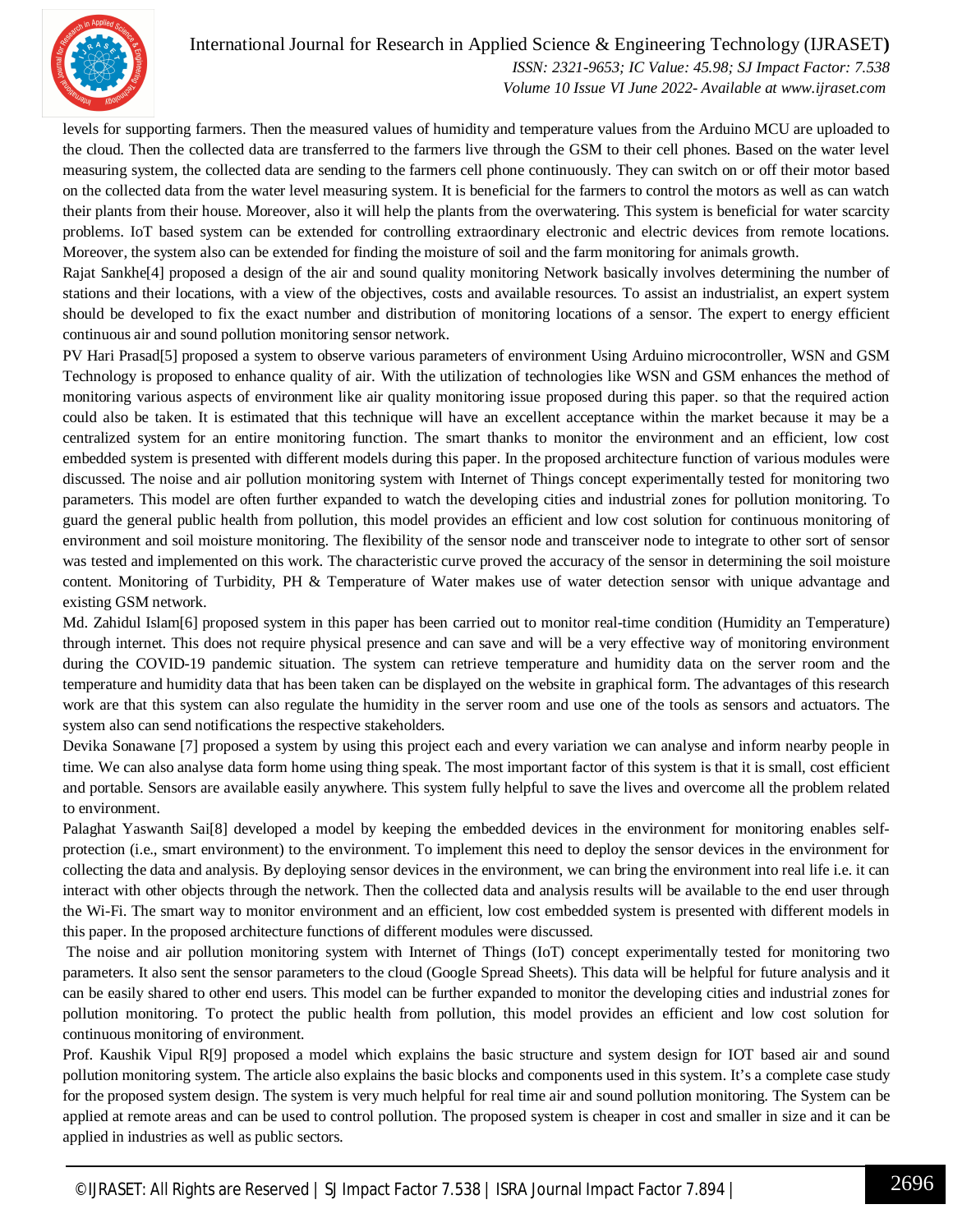

#### International Journal for Research in Applied Science & Engineering Technology (IJRASET**)**  *ISSN: 2321-9653; IC Value: 45.98; SJ Impact Factor: 7.538*

 *Volume 10 Issue VI June 2022- Available at www.ijraset.com*

Arushi Singh[10] developed a system that proposes the Automatic Air & Sound management system is a step forward to contribute a solution to the biggest threat. The air & sound monitoring system overcomes the problem of the highly-polluted areas which is a major issue.

It supports the new technology and effectively supports the healthy life concept. This system has features for the people to monitor the amount of pollution on their mobile phones using the application. So, it becomes very reliable and efficient for the Municipal officials along with the Civilians to monitor environment. Letting civilians also involved in this process adds an extra value to it. As civilians are now equally aware and curious about their environment, this concept of IOT is beneficial for the welfare of the society. And it is implemented using the latest technology.

Pattar Sunil Mahesh[11] developed a low-cost, high-fidelity air quality monitoring device was designed, built and tested. The device can gather data at every second and transmit data via Wi-Fi and notify the organization depending on the threshold level. The device is low cost.

The device provides a big humanitarian needs near schools near playgrounds in monitoring the quality of air the children breath, in factories or high traffic area where the emission is higher and affect many people, in developing countries and in places where the air quality is very poor and can be a health hazard by alerting the people to threatening levels of these realized pollutants. Also, this prototype can be continued as low cost mobile device that anyone can use and it monitors the air along once path.

#### **V. CONCLUSION**

The system to observe various parameters of environment using Arduino microcontroller, WSN and GSM Technology is proposed to enhance quality of air. With the utilization of technologies like WSN and GSM enhances the method of monitoring various aspects of environment like air quality monitoring issue proposed during this paper. so that the required action could also be taken. It is estimated that this technique will have an excellent acceptance within the market because it may be a centralized system for an entire monitoring function. The smart thanks to monitor the environment and an efficient, low cost embedded system is presented with different models during this paper. In the proposed architecture function of various modules were discussed. The noise and air pollution monitoring system with Internet of Things concept experimentally tested for monitoring two parameters. This model are often further expanded to watch the developing cities and industrial zones for pollution monitoring. To guard the general public health from pollution, this model provides an efficient and low cost solution for continuous monitoring of environment and soil moisture monitoring. The flexibility of the sensor node and transceiver node to integrate to other sort of sensor was tested and implemented on this work. The characteristic curve proved the accuracy of the sensor in determining the soil moisture content. Monitoring of Turbidity, PH & Temperature of Water makes use of water detection sensor with unique advantage and existing GSM network.

#### **REFERENCES**

- [1] Cynthia Jayapal & Parveen Sultana, International Journal of Grid and High-Performance Computing Oct 2019.
- [2] Anand Jayakumar Arumugham, International Research Journal of Eng. And Technology (IRJET)- April 2021.
- [3] Rajat Sankhe & Pravin Shirodkar, International Journal of Engineering Research and Technology (IJERT).
- [4] Lal Bihari Barik, International Journal of Advanced Computer science and Applications (IJACSA) Oct 2019.
- [5] PV Hari Prasad & Kollu Yashwanth Kumar, International Journal of Innovative Research and Technology (IJIRCST) www.ijircst.org July 2021 ISSN 2347-5552.
- [6] Pattar Sunil Mahesh, Patil Bhushan Rajendra, International journal of advanced research In instrumentation engineering-2018.
- [7] Md. Zahidul Islam, International Journal of Scientific Research and Eng. Development www.ijsred.com Jan Feb 2021.
- [8] Palaghat Yashwanth Sai, International journal of advanced research in computer and communication engineering.
- [9] Devika Sonawane, International Journal for Modern Trends in Science and Technology 2021.
- [10] Prof. Kaushik Vipul, Dr. Tanaji Dabade, journal of emerging technologies and innovative research.